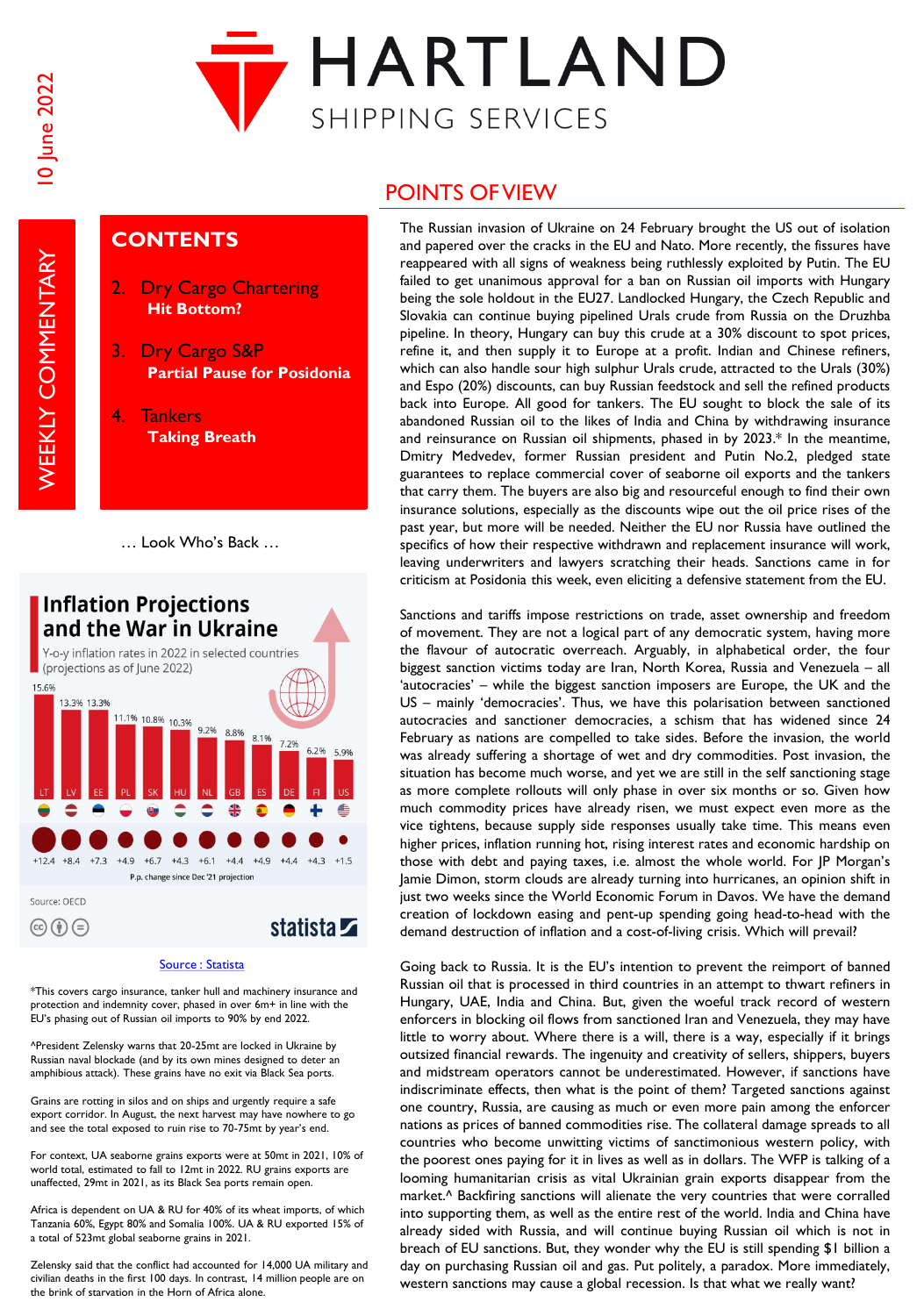10 June 2022



#### **Dry Cargo Chartering**

The BDI closed this week at 2320. Rates seemed to soften across the cape markets as the week drew to a close. Time-charter averages were down \$4,609 from last reported to end up at \$19,655. We saw a few iron ore fixtures this week, among them Rio Tinto covered the 2010-built Great Jin as well as a TBN vessel for 170,000 mtons 10% from Dampier to Qingdao for 20-23 June at \$12.95 and \$12.85 pmt respectively. Whilst FMG covered two cargoes both on TBN vessels for 160,000 mtons 10% from Port Hedland to Qingdao for 19-20 and 20-22 June at \$12.93 and \$12.90 pmt respectively.

The panamax market also continued to weaken this week as the P5TC closed at \$23,662 down by \$2,001 since last reported. In the Pacific, Oldendorff fixed Majestic Star (81,878-dwt, 2020) delivery Dalian 14-15 June for a trip via Australia to India at \$23,000. Meanwhile in the Indian, Bunge took Tolmi (81,816-dwt, 2022) delivery PMO 5-6 June for a trip via ECSA to Singapore-Japan range at \$30,750. In the Atlantic, Bunge covered Golden Amber (74,753-dwt, 2017) delivery La Coruna prompt dates for a trip via NCSA back to Skaw-Gibraltar range at \$20,000 whilst Acturus (76,397-dwt, 2001) fixed delivery passing Passero 5th June for a trip via Brazil back to Passero at \$22,500.

The BSI closed at \$27,440, down from last week's \$29,259. Despite a return for many after a widespread holiday, visible activity remains limited. From the Atlantic, level in US gulf continued to soften for both transatlantic and front haul business. The Doric Trident (57,859-dwt, 2016) was fixed for a trip with delivery SW Pass and redelivery Mediterranean for petcoke run at \$38,000. From the Pacific, the south again lacked interest as rates eased, some charterer taking time to review the market after an extended weekend. The LS Ocean (56,976-dwt, 2009) was fixed for a prompt trip with delivery Singapore and redelivery China at \$25,500. The Zhe Hai 526 (57,226-dwt,2012) was fixed for a trip with delivery Ningde and redelivery China with nickel ore at \$26,500. From the Indian Ocean, level remain high as owners were not keen on this direction due to limited iron ore export

from India and upcoming Monsoon season. The Desert Spring (57,437 dwt,2012) was fixed for a trip with delivery Tuticorin and redelivery WC India at \$21,000 for North of Mumbai or \$24,000 for South of Mumbai.

A week again slowed down by yet another shipping related party, this time in Greece, Posidonia. The BHSI closed this week at \$25,509 down from last week at \$28,812.Market rates took a dip, with little positive to report within the Atlantic. On the Continent, CH Clare (33144-dwt, 2010) fixed delivery Dunkirk for a prompt trip, redelivery Morocco at \$20,000 with Nova Marine. Maria H (34,938-dwt, 2014) fixed delivery Rouen for a trip into Tunisia with grains at \$17,000 to Lauritzen. In the Mediterranean, Intra-med fixtures were being fixed around 19,000 USD per day. Seastar Titan (30,439 dwt, 2009) fixed delivery Canakkale to the US Gulf with minerals for \$19,000 with BAI. The US markets cooled, with limited fresh inquiry, Seastar Explorer (34,569-dwt, 2012) rumoured on subs, basis arrival South-west pass for a trip redelivery east coast Mexico with Grains between \$13-14,000 to Pacific Basin. A 33,000-dwt fixed from the US Gulf to Morocco at 16,000 USD per day. East coast South America continued to fall, drowned by a long list of tonnage and very little spot cargo to ease the pressure, Bunan Infinity (37,654-dwt, 2016) fixed delivery Vitoria for a trans-Atlantic trip to Rotterdam at \$27,000 with Ultrabulk. Penelope T (32,377-dwt, 2011) fixed from Recalada for a prompt trip into west Africa at \$29,000 with Nova Marine Carriers.

Levels have dropped another margin for the handysize vessels in the Pacific. In the north, NoPac remained quiet, backhauls and reposition cargoes barely holding the levels up. We heard a 32k-dwt ohbs open South Korea fixed 34k for trip into uswc, a 5k drop from last week. Further south, the market continued to suffer with thin aussie book and lack of south east asia cargoes. It was rumoured that MV San Fortune (35,666-dwt, 1999) open Thailand fixed and failed high teens for trip to fareast. MV Timaru Star(33,527-dwt, 2004)open Kuala Tanjung fixed 20k dop for trip to china. Little to report on the period side of things this week with owners holding out for higher levels.

| <b>Representative Dry Cargo Market Fixtures</b> |  |  |  |
|-------------------------------------------------|--|--|--|
|-------------------------------------------------|--|--|--|

| <b>Vessel</b>  | <b>DWT</b> | <b>Built</b> | <b>Delivery</b>           | <b>Date</b>  | <b>Redelivery</b>    | Rate (\$) | <b>Charterers</b> | <b>Comment</b>           |
|----------------|------------|--------------|---------------------------|--------------|----------------------|-----------|-------------------|--------------------------|
| Tolmi          | 81,816     | 2022         | <b>PMO</b>                | $5/6$ June   | Singapore –<br>Japan | \$30,750  | <b>Bunge</b>      | Via ECSA                 |
| Green Kmx 6    | 80,890     | 2020         | <b>Brunsbuttle</b>        | 8 June       | Cont                 | \$21,500  | Oldendorff        | Via USG                  |
| Lady Marite    | 76,529     | 2009         | Bahudopi                  | <b>PPT</b>   | Japan                | \$28,500  | <b>NYK</b>        | Via Indonesia            |
| <b>Acturus</b> | 76,397     | 2001         | <b>Passing</b><br>Passero | 5 June       | Passero              | \$22,500  | <b>CNR</b>        | Via Brazil               |
| Prodigy        | 76,117     | 2013         | Antwerp                   | 31 May       | Singapore-<br>apan   | \$31,000  | <b>CNR</b>        | Via EC South<br>America  |
| Nord Kitan     | 60,195     | 2017         | Incheon                   | 8/11<br>lune | <b>WC Mexico</b>     | \$35,000  | <b>CNR</b>        | Via S.Korea              |
| Doric Trident  | 57,859     | 2016         | SW Pass                   | 16 June      | Med                  | \$38,000  | Nova Levantina    | ٠                        |
| LS Ocean       | 56,976     | 2009         | Singapore                 | <b>PPT</b>   | China                | \$25,500  | <b>Fullinks</b>   | Via Indonesia            |
| Bunan Infinity | 37,654     | 2016         | Vitoria                   | <b>PPT</b>   | Rotterdam            | \$27,000  | <b>Ultrabulk</b>  | ٠                        |
| Zina           | 33,693     | 2012         | Fazendinha                | <b>PPT</b>   | Morocco              | \$22,000  | <b>CNR</b>        | $\overline{\phantom{a}}$ |

![](_page_1_Figure_11.jpeg)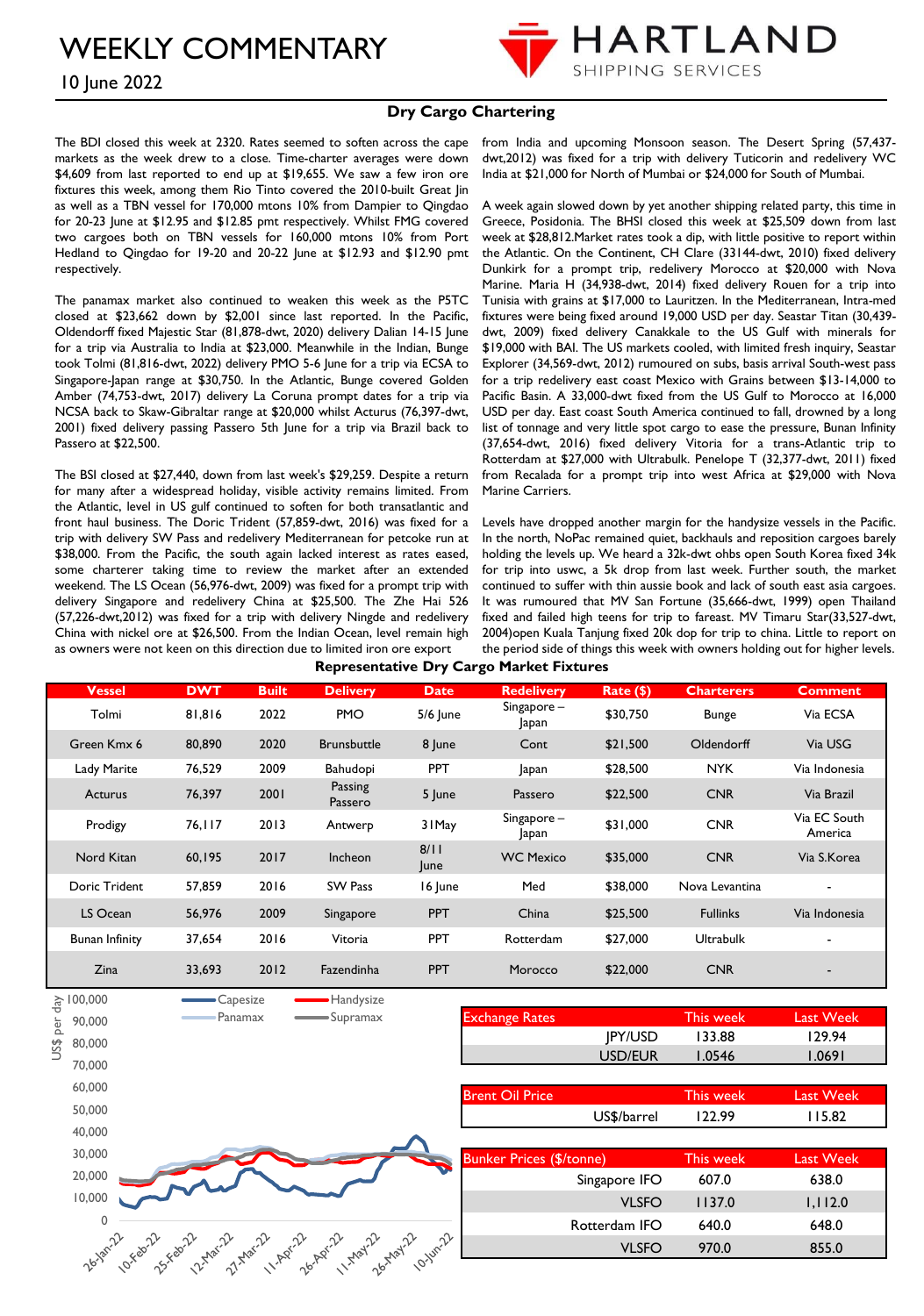![](_page_2_Picture_1.jpeg)

## 10 June 2022

### **Dry Bulk S&P**

A week of festivities, meeting old friends and making new acquaintances has just finished in Athens. The first time in four years the event could happen due to scheduling and Covid. Unsurprisingly, there was a bit of a pause in the S&P markets with month, also with August delivery. fewer sales to report.

Norden have committed two YAMIC kamsarmaxes, sister ships with different delivery dates, demonstrating the premium Buyers are prepared to pay for a prompter delivery.

sold at \$16m. She is BWTS fitted and gives fairly prompt delivery. The price is fairly in line with the sale of *Hayama Star* (52k-dwt, 2006 Oshima), also BWTS fitted which achieved \$17.2m earlier this

Two similar dwt handies are also sold, one 38k Naikai for \$23m and a Chinese built unit for \$20m, a handy illustration of the premiums Japanese units can achieve.

The '04 *Prabhu Lal* (52k-dwt, 2004 Tsuneishi) is widely reported around the globe. Activity next week is likely to pick up as people return to offices

| <b>Vessel</b>         | <b>DWT</b> | <b>Built</b> | Yard                  | Gear                     | <b>Buyer</b> | <b>Price</b> | <b>Comment</b>                             |
|-----------------------|------------|--------------|-----------------------|--------------------------|--------------|--------------|--------------------------------------------|
| Nord Luna             | 82,308     | 2020         | Jiangsu Yangzi-Mitsui | $\overline{\phantom{a}}$ | undisclosed  | \$37.85m     | August cancelling                          |
| Nord Lyra             | 82,318     | 2020         | Jiangsu Yangzi-Mitsui | $\overline{\phantom{a}}$ | undisclosed  | \$36.50m     | 3 Ist December<br>cancelling               |
| Sunny Horizon         | 56.686     | 2012         | <b>Xiamen</b>         | $C$ 4x30T                | undisclosed  | \$17.42m     | Auction                                    |
| Prabhu Lal            | 52,491     | 2004         | Tsuneishi Fukuyama    | $C$ 4x30T                | undisclosed  | \$16.00m     | Delivery in August &<br><b>BWTS</b> fitted |
| Anne Mette Bulker     | 38.118     | 2012         | Naikai                | $C$ 4x30T                | undisclosed  | \$23.00m     |                                            |
| <b>Adriatic Pearl</b> | 37.294     | 2012         | Zhejiang Ouhua        | $C$ 4x30T                | undisclosed  | \$20.00m     |                                            |

#### **Reported Dry Bulk Sales**